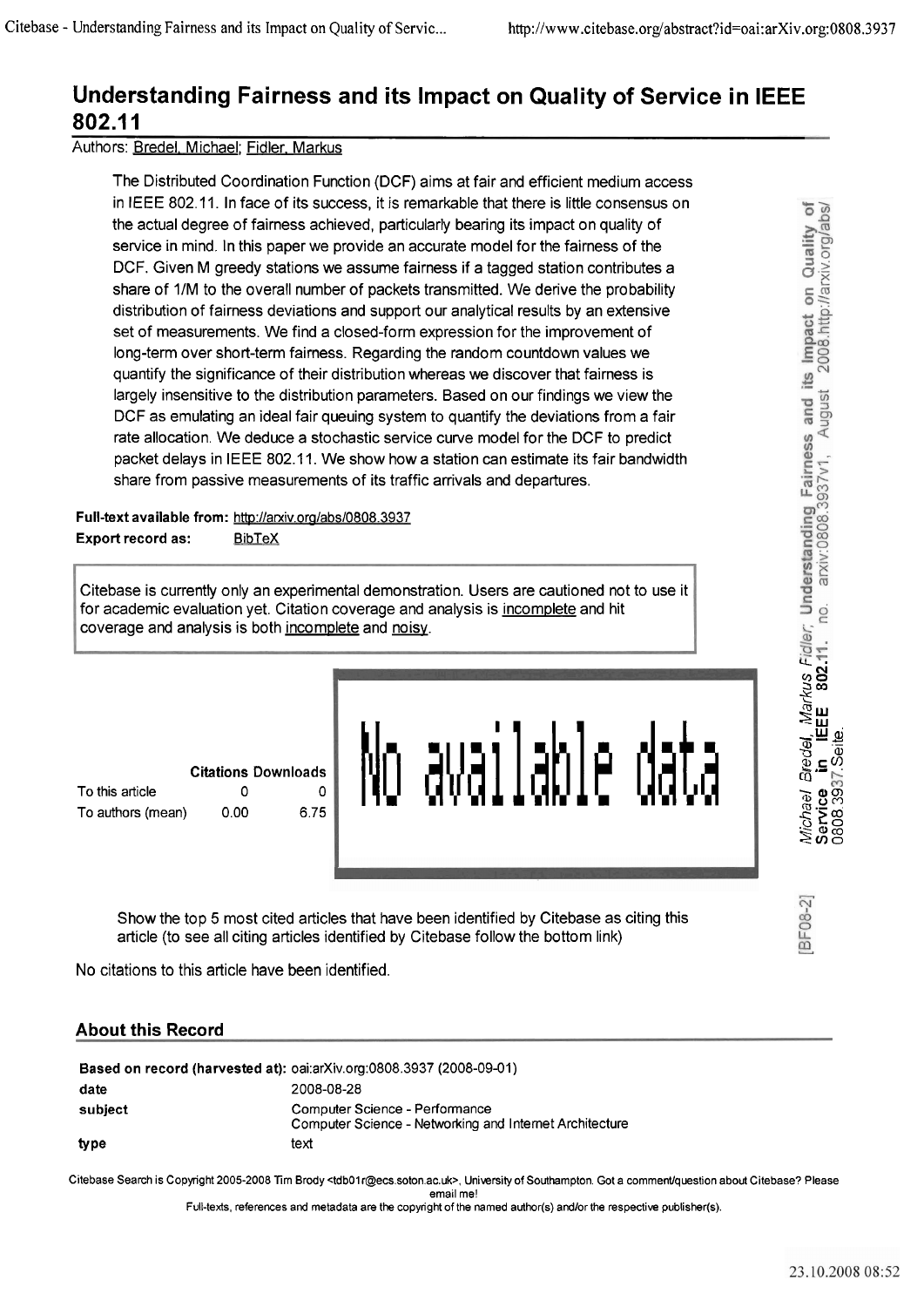# $arXiv.org > cs > arXiv:0808.3937$

Search or Article-id (Help | <u>Advanced search)</u><br>All papers All papers Go! Full-text links:

## **Download:**

Other formats

#### **Current browse context:**

cs.NI  $\le$  prev | next > new | recent | 0808

### **Change to browse by:**

 $\rm{c}\rm{s}$ cs.PF

#### **References** & **Citations**

• CiteBase

### **DBLP** - **CS Bibliography**

 $listing \mid bibtex$ Michael Bredel Markus Fidler

#### **Bookmark**



# **Computer Science** > **Networking and Internet Architecture**

# **Title: Understanding Fairness and its Impact on Quality of Service in IEEE 802.11**